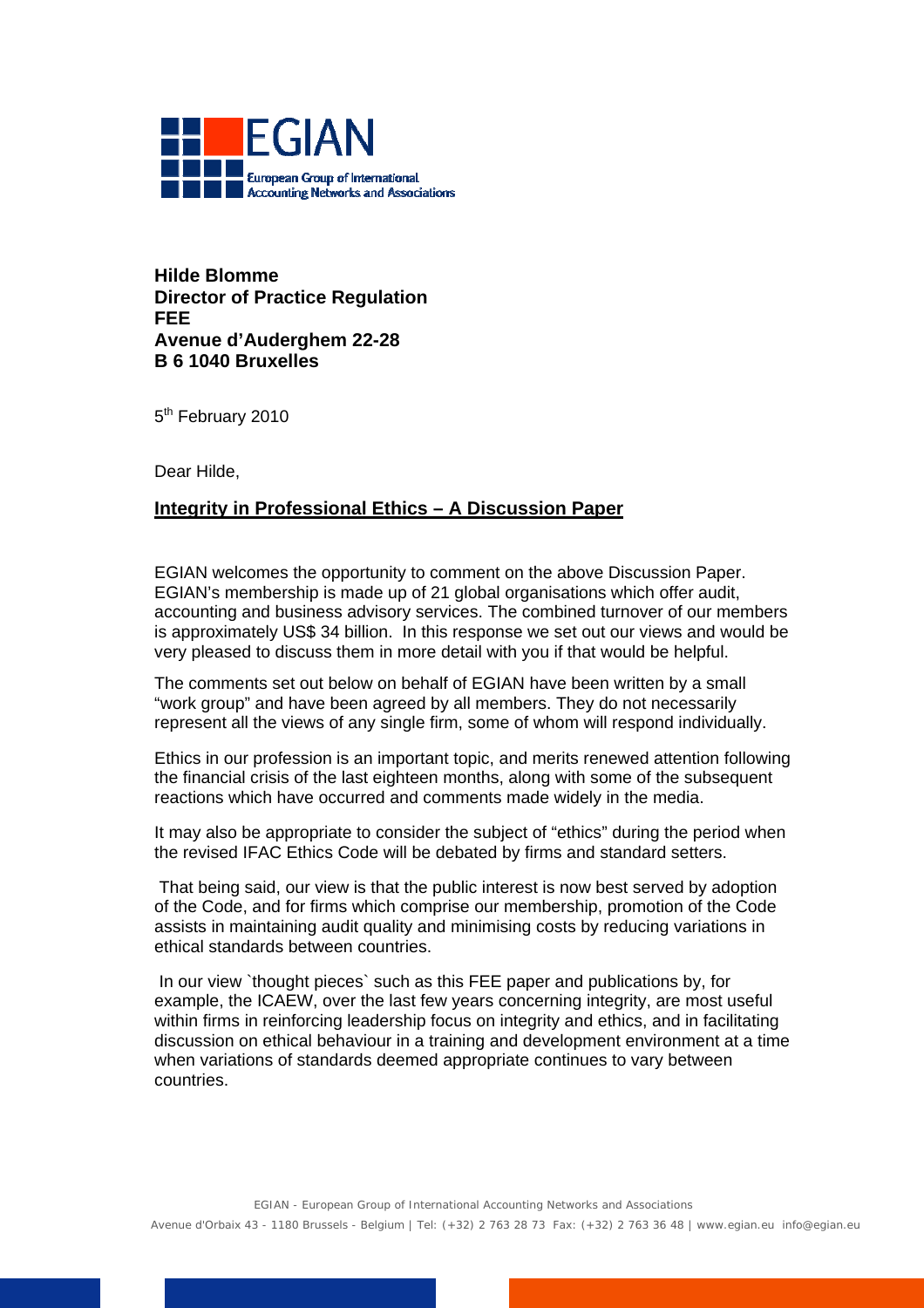

## Dealing with your specific questions:

 1.For firms, integrity means being honest and truthful, straightforward in all dealings, and acknowledging `good citizenship` and `upright` behaviour in a manner to recognise both public interest and client interest before the interests of the firm or individual partners or staff members.

 2. We agree that integrity is a primary condition for ethical behaviour, and as such may be seen as the core principle. However we are content that `integrity` seems to be tacitly acknowledged as the such, as the first and fundamental principle by its positioning in the Code, but also with there being four other fundamental principles set out. For the reasons set out above, whilst it may be interesting to debate whether the principle of integrity is at a different level of importance from the others, we think such a debate be best conducted in a manner to avoid the risk that standard setters in different jurisdictions seek to vary the Code by introducing different detailed interpretations of the principle.

 3. Self interest would seem to be the most evident recent threat to ethical behaviour, with repeated reiteration of `they still don't get it` applied to a number of constituencies. Whilst accountants have not been encompassed within such recent criticisms, it highlights the fragility of reputation. Accordingly, focus on training and continuing education on ethics and ethical behaviour is welcomed, and we would stress the importance of its introduction at a very early stage of training to be an accountant.

We are concerned that the threat of intimidation may also become an emerging risk in the current economic climate.

 4. Whilst it seems reasonable to expect that self-interest and intimidation may respond to financial hardship and economic pressures, we are not aware of empirical evidence to that effect.

 5. EGIAN members include many firms who are members of the Forum of Firms and whose membership obligations therefore include adoption of the Code. Other EGIAN member firms also take seriously their commitment to integrity and other ethical principles, albeit that the practical implementation of standards may be more variable, ranging from universal full adoption of the Code to local adoption of local codes of ethics.

As set out above, adoption of the Code by national standard setters would consistently raise the bar to an acceptable level for all. We would urge that the more that can be done with this objective by IFAC, FEE, member bodies and firms, the better will public interest be served.

6/7. See 2. above.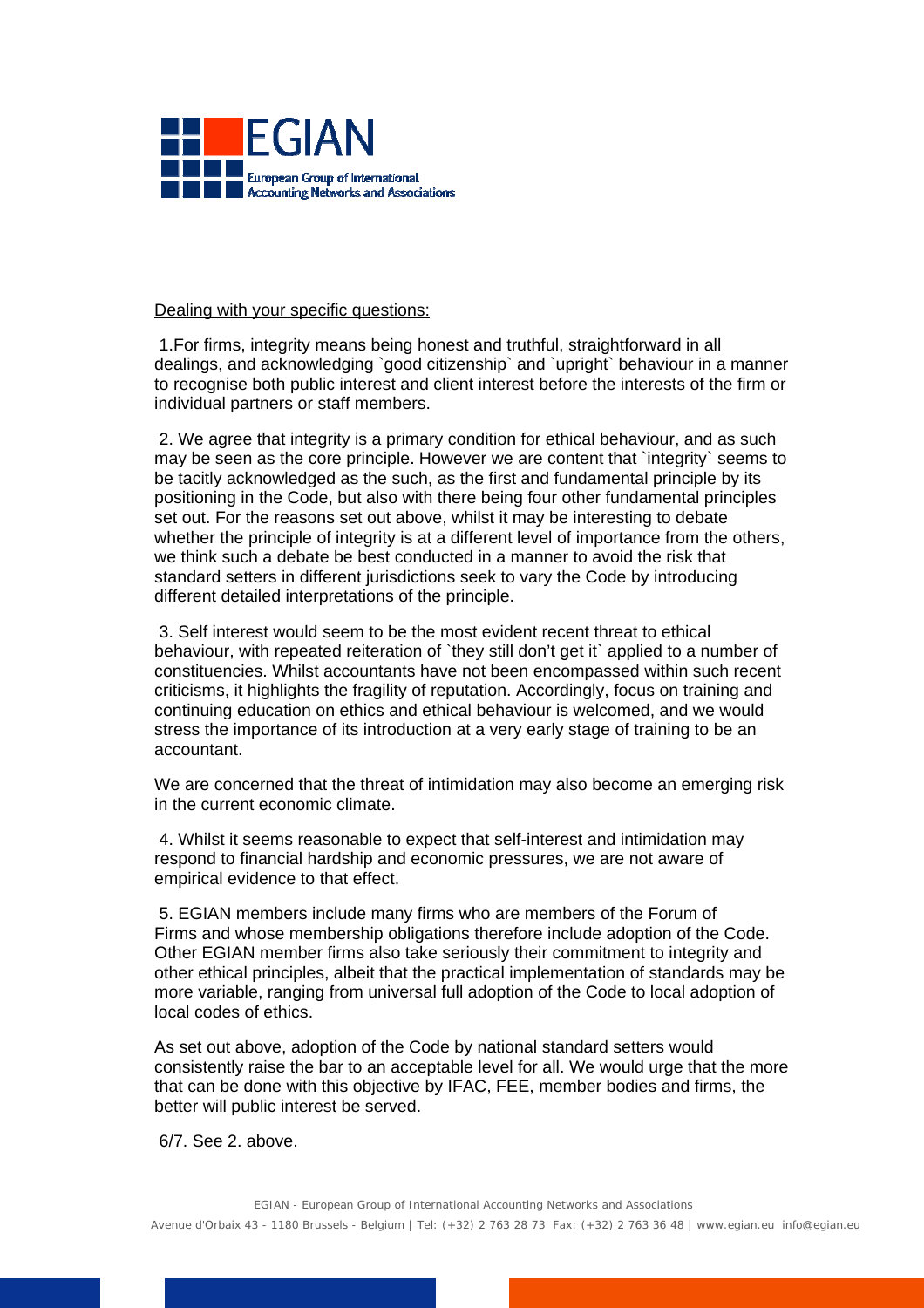

 8. An appreciation of public interest and the reasons for its importance are essential to understanding and appropriate application of ethical standards and to adherence to ethical behaviour. The extent to which this is innate, is a consequence of `upbringing`, or can be learned in professional training, and the inter-relationship between these aspects, is less certain; as is the relationship between professional ethical behaviour and ethical behaviour, however perceived, in other aspects of an accountant's life.

The requirement to adhere to principles, as opposed to rules, renders disciplinary processes harder to impose unless proscribed activities have been in evidence. However difficulties in disciplinary process should not be a reason for changing the ethical approach encompassed by the Code.

 9. The Code reflects an expectation of the profession as a whole and the standard of integrity of all individuals therein. It should therefore at least assist in appropriate disciplinary processes.

 10. As indicated above, we would encourage discussion of integrity but believe this takes best place at present within an educational environment rather than within ethical codes adopted by individual national standard setters.

It may be appropriate to ask the International Ethics Standards Board for Accountants to consider further discussion of integrity within their Code at some future point in time when the Code is further revised, thereby promoting consistent international adoption.

 11. Personal integrity of course is important in accountants and no doubt contributes to professional integrity. Perceptions of what is appropriate do however vary quite considerably between jurisdictions. This topic would seem therefore best left to the disciplinary processes of individual member bodies, perhaps assisted by comparative benchmarking. Apart a few likely matters such as basic financial honesty, it may be difficult to identify more generally which aspects of personal integrity merit disciplinary action.

 12/13. The characteristics set out appear appropriate and comprehensive, and probably reflect an appropriate order of importance.

It may be helpful to consider further explanation of public interest considerations and the extent to which expectations of the profession and those of regulators may evolve at different speeds. Expectations as to obligations to report fraud for instance are likely to come under consideration shortly by IESBA, and FEE and its member bodies could contribute to views of public interest in that context.

14. We would agree with the indicators set out.